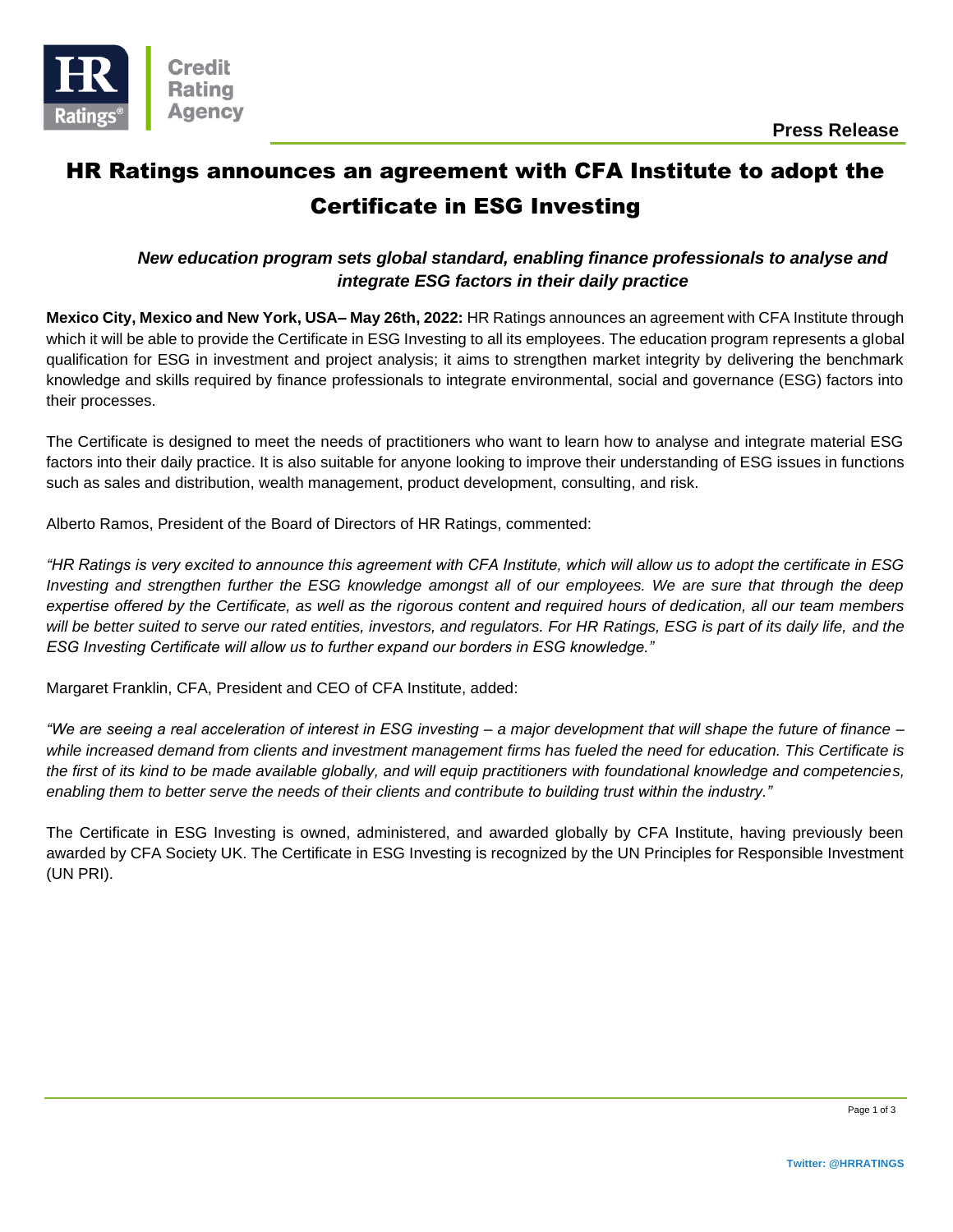

## **About HR Ratings**

HR Ratings is the leading rating agency in the Mexican and Latin American markets. Internationally, it serves more than 600 rated entities and has more than 2,000 ratings outstanding. HR Ratings has offices in Mexico and New York and is registered with the Securities and Exchange Commission (SEC) as an NRSRO; it is approved and subject to the supervision of the Mexican Banking and Securities Commission (CNBV), certified by the European Securities and Markets Authority (ESMA) and by the Financial Conduct Authority (FCA) in the United Kingdom. HR Ratings' main differentiator in its ratings has been the transparency of the ratings, its detailed methodologies, the accurate monitoring, and follow-up of transactions, as well as a forward-looking perspective on the performance of the issues.

## **About CFA Institute**

CFA Institute is the global association of investment professionals that sets the standard for professional excellence and credentials. The organization is a champion of ethical behavior in investment markets and a respected source of knowledge in the global financial community. Our aim is to create an environment where investors' interests come first, markets function at their best, and economies grow. There are more than 175,000 CFA® charterholders worldwide in more than 160 markets. CFA Institute has nine offices worldwide and there are 160 local societies. For more information, visit www.cfainstitute.org or follow us on Twitter at @CFAInstitute and on Facebook.com/CFAInstitute.